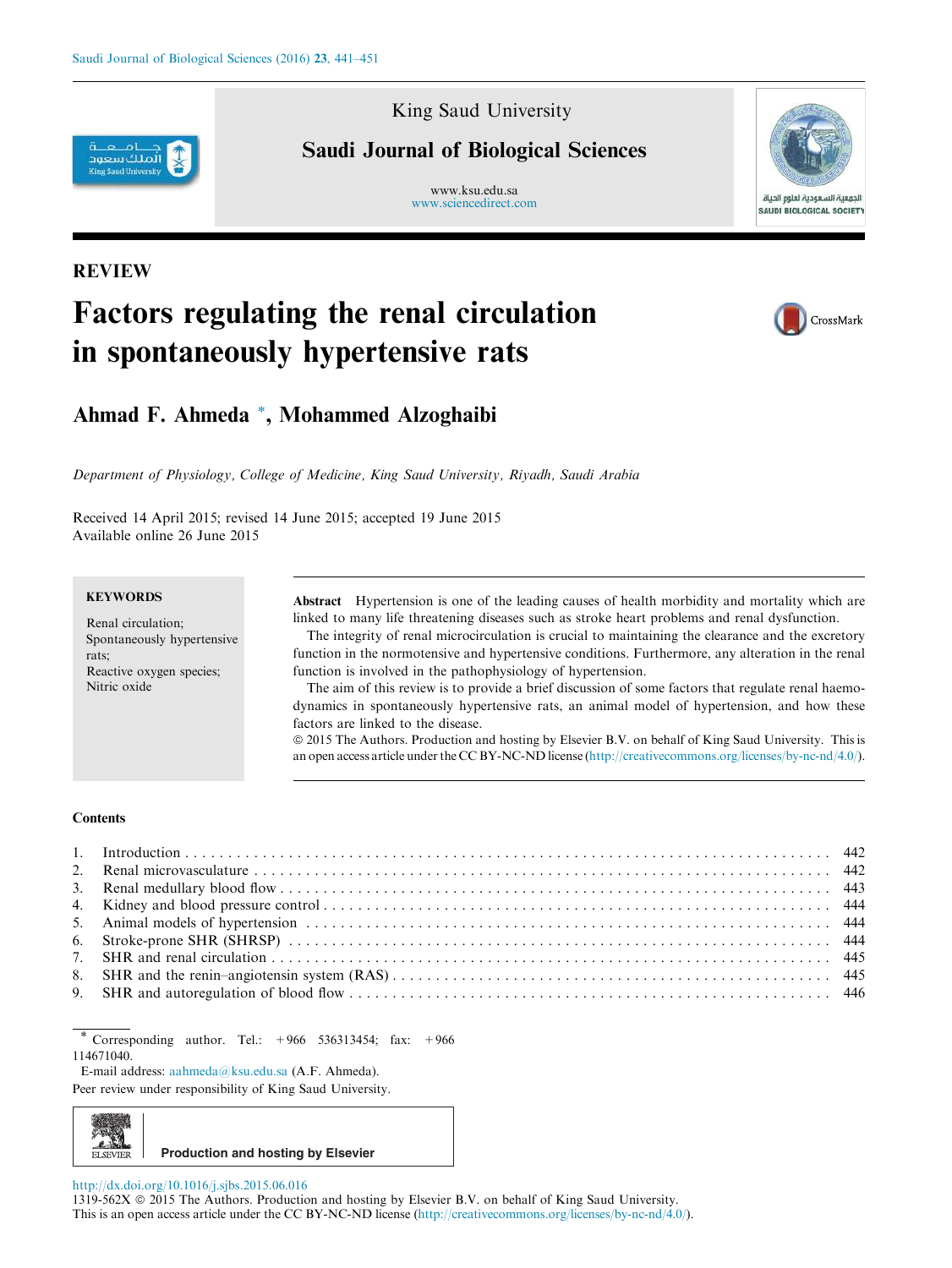#### 1. Introduction

Hypertension is a state of chronically elevated blood pressure (BP) that leads to functional and structural changes of the blood vessels. It is a very common disorder in man, affecting about 25% of the general population (Schoen and Cotran, 1994). Hypertension is associated with an increased incidence of coronary heart disease and cerebrovascular incidents. The disease is currently believed to be multifactorial and there is some evidence of familial inheritance which increases susceptibility to the condition, however, it is also recognised that lifestyle and environment are important factors in the development of the disease. Ninety percent of hypertensive patients suffer from essential hypertension in which there is no known underlying cause (Ballinger et al., 2007). In the remaining 10% of patients, hypertension is secondary to renal disease or less frequent adrenal disorders (Schoen and Cotran, 1994). Table 1 shows the common types of hypertension with a brief description for each type.

The kidney plays an important role in the control of BP by way of the rennin–angiotensin system, sodium homoeostasis and production of vasodepressor substances such as prostaglandins. Abnormalities in any of these systems can lead to BP changes and they are all thought to play a role in essential hypertension (Schoen and Cotran, 1994). Hypertension is often accompanied by further complications such as impaired renal function and structural changes to the vasculature (Soergel and Schaefer, 2002). Whether renal dysfunction is as a result of continued hypertension or the primary cause of the hypertensive state is still under discussion. There is a view that the changes in kidney function are a result of structural and functional alterations caused by exposure of the kidney to increased perfusion pressure (Cowley et al., 1995). It has been shown that increased basal BP can exacerbate existing structural changes in the kidney of the hypertensive patient resulting in secondary hypertension (Rettig et al., 1990). Hypertension can develop as a result of changes within the brain or endocrine organs or alteration in the neural control of salt and water excretion, which then increase BP thereby affecting the kidney (Denton et al., 2006).

In patients with essential hypertension endotheliumdependent relaxation is diminished (Linder et al., 1990; Panza et al., 1990), and impaired endothelial vasodilation can be improved by the antioxidant vitamin C, as shown by forearm blood flow measurements. This effect can be reversed by the nitric oxide synthase (NOS) inhibitor (Taddei et al., 1998).

In this review we considered the experimental animal as a model of hypertension when both systolic and diastolic blood pressure are elevated above the level of 140/90 mmHg.

#### Table 1 Common types of hypertension.

| Type of<br>hypertension                              | Description                                                                                                               | Blood pressure range                                                                                                                                                           |
|------------------------------------------------------|---------------------------------------------------------------------------------------------------------------------------|--------------------------------------------------------------------------------------------------------------------------------------------------------------------------------|
| Essential<br>hypertension<br>(major type)            | Chronic elevation in<br>blood pressure with no<br>underlying disease                                                      | Both systolic and<br>diastolic blood<br>pressure are elevated<br>more than 140/<br>90 mmHg                                                                                     |
| Secondary<br>hypertension<br>(second<br>common type) | Chronic elevation in<br>blood pressure due to<br>underlying pathology<br>(mostly due to renal<br>problems)                | Both systolic and<br>diastolic blood<br>pressure are elevated<br>more than $140/$<br>90 mmHg                                                                                   |
| Malignant<br>hypertension                            | When blood pressure is<br>severely elevated and<br>causes an organ<br>damage                                              | Both systolic and<br>diastolic blood<br>pressure are elevated<br>but the diagnosis made<br>mainly when the<br>diastolic blood<br>pressure is higher than<br>$130 \text{ mmHg}$ |
| Isolated<br>systolic<br>hypertension                 | Common in elderly<br>due to the loss of<br>elasticity of major<br>blood arteries                                          | The systolic blood<br>pressure is higher than<br>140 mmHg while the<br>diastolic blood<br>pressure is close to the<br>normal range                                             |
| Resistant<br>hypertension                            | When more than three<br>different<br>antihypertensive<br>agents are prescribed<br>and blood pressure is<br>still elevated | Both systolic and<br>diastolic blood<br>pressure are elevated<br>more than<br>$140/90$ mmHg                                                                                    |

Furthermore, the animal model of hypertension that we explored is considered as a model of essential hypertension.

#### 2. Renal microvasculature

The kidney is divided into two major regions, the cortex and the medulla and can be grossly divided into four zones: the cortex, the outer stripe of the outer medulla, the inner stripe of the outer medulla, and the inner medulla (Mattson, 2003; Navar et al., 2008). The perfusion of these different regions is highly heterogeneous. Total tissue blood flow averages 700 ml min<sup>-1</sup>/100 g<sup>-1</sup> of tissue in the renal cortex, is  $300 \text{ ml/min}^{-1}/100 \text{ g}^{-1}$  near the junction of the cortex and the outer medulla, decreases to 200 ml min<sup>-1</sup>/100 g<sup>-1</sup> in the inner stripe of the outer medulla, and ranges from 50 to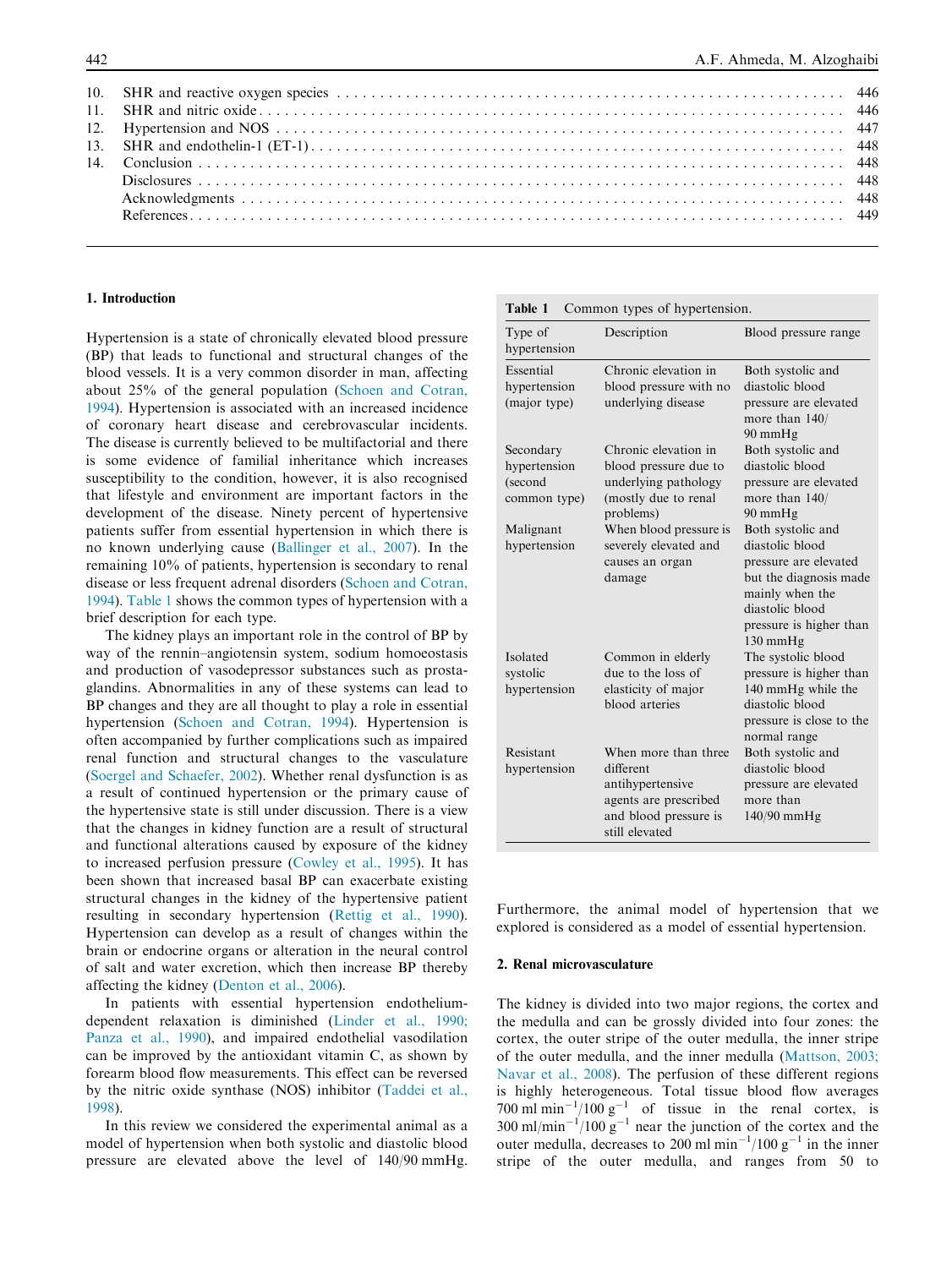

Figure 1 Medullary microcirculation. Juxtamedullary glomeruli originate at an acute angle from the interlobular artery. Most blood flow into the medulla arises from juxtamedullary efferent arterioles. At the outer stripe of the outer medulla, juxtamedullary efferent arterioles progress into descending vasa recta [DVR] and form vascular bundles at the inner stripe of the outer medulla. DVR around the exterior of the vascular bundles perfuse the interbundle capillary plexus that supplies nephrons. DVR in the centre of the bundles continue across the inner–outer medullary junction to perfuse the inner medulla. The vascular bundles disappear in the inner medulla with the vasa recta becoming dispersed between thin loops of Henle, collecting ducts, and ascending vasa recta [AVR]. AVR ascend to the cortex through outer medullary vascular bundles. DVR have a continuous endothelium (left inset) and are surrounded by contractile pericytes. AVR are highly fenestrated vessels (right inset). Taken from Navar et al. (2008), 550–683. Fig. 13.11, p. 567.

 $100 \text{ ml/min}^{-1}/100 \text{ g}^{-1}$  in the inner medulla (Navar et al., 2008; Pallone et al., 2012).

An adequate blood supply is crucial for the production of an ultrafiltrate from plasma and the ability to modify the filtrate through reabsorption and secretion into the tubule enables the kidneys to effectively carry out these functions. The kidneys receive approximately 25% of total cardiac output however the distribution is not uniform within the kidney. The renal cortex receives approximately 90% of the total renal blood flow (RBF) and plays a major role in ultrafiltration within the kidney. A dense peritubular capillary plexus arising from efferent arterioles within the cortex surrounds the proximal and distal convoluted tubules to facilitate the reabsorption of the glomerular filtrate (Navar et al., 2008; Pallone et al., 2012). The remaining 10% of the RBF perfuses the medulla through vessels arising from the postglomerular vasculature (efferent arterioles) of the inner cortical or juxtamedullary nephrons (Fig.1).

The efferent arterioles of the juxtamedullary nephrons enter the outer stripe of the outer medulla and divide into a series of vascular loops called vasa recta. The vasa recta descend into the inner stripe of the outer medulla and form vascular bundles. The descending vasa recta (DVR) in the centre of the bundles continue into the inner medulla whereas the DVR on the outer margins of the bundles give rise to a capillary plexus between the vascular bundles in the outer medulla. The DVR found in either the outer or inner medulla divide and eventually merge to form ascending vasa recta (AVR) that carry metabolic substances that enter the medulla in the DVR blood back to the cortex. To avoid the possibility of medullary hypoxia resulting from this process the kidney has adapted to exert a subtle control over regional perfusion of the outer and inner medulla (Mattson, 2003; Navar et al., 2008; Johns and Ahmeda, 2014).

#### 3. Renal medullary blood flow

Although the kidney strives to maintain its perfusion within tight boundaries, considerable blood flow fluctuations do occur under normal conditions. However should these fluctuations be prolonged, target organ damage can occur (Persson, 2002). The renal medulla is renowned for its low rate of blood perfusion (Cowley, 1997) and a minimal reserve of oxygen (less than 40%) (Heyman et al., 1997), therefore the maintenance of adequate perfusion of this zone is critically important for its survival, for the functional integrity of the kidney and for the appropriate renal regulation of body fluid balance and arterial pressure (Badzynska et al., 2003). The regulation of blood flow in the renal medulla has been a subject of interest for many years. Previous reports by Persson (2002) indicate that the renal medulla has control over its own blood flow. It has also been suggested that the renal medulla has an impaired autoregulatory capacity, or may even exhibit a complete passive blood flow response to renal perfusion pressure changes however more recent findings have challenged this hypothesis (Persson, 2002). The vascular architecture of the kidney appears to be arranged in a way that protects the renal medulla from ischaemic insults (Evans et al., 2004). The details of this process are far from clear and much experimental evidence suggests there may be a complex interaction between paracrine agents and autocoids in modulating vasomotor tone at various locations along the micro-vascular circuit (Pallone et al., 2012).

Given the importance of medullary perfusion in influencing water and salt balance, it was necessary to determine which location(s) along the micro-vascular circuit provides control of medullary blood perfusion (MBP) (Pallone et al., 2012). Pallone (1994) first demonstrated that when DVR are isolated from outer medullary vascular bundles in the rat kidney they are capable of constricting at various foci after exposure to contractile agonists such as Angiotensin II. Based on anatomic considerations it is probable that DVR are an important site of regulation. It has since been reported that this regulation is mediated by contraction of the vasa recta pericytes (Pallone, 1994; Park et al., 1997; Pallone et al., 2012). The vasa recta capillaries therefore appear to be capable of exerting regional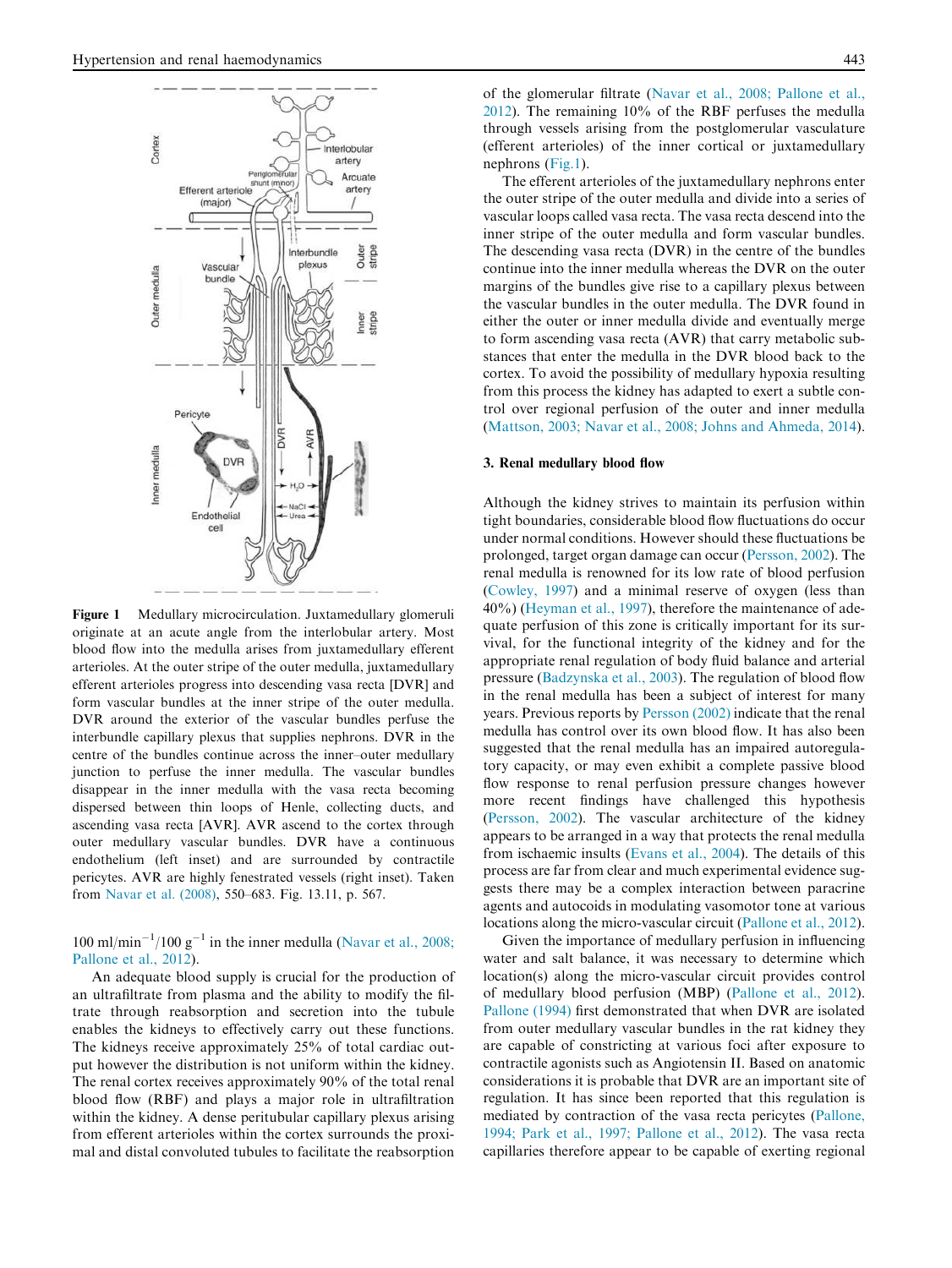control of blood perfusion to the renal medulla. Similar studies using vascular casting methodology suggest that juxtamedullary glomerular arterioles are not the chief regulators of MBP, which is consistent with the idea that outer medullary descending vasa recta play a key role in MBP control (Evans et al., 2004).

#### 4. Kidney and blood pressure control

Guyton et al. (1972) reported that raised arterial pressure was accompanied by increased urine flow and sodium excretion by way of the pressure-diuresis mechanism (Guyton et al., 1972). By increasing urine flow the effective circulating volume is reduced and thereby normalises arterial BP. This process enables the kidneys to control long-term arterial pressure by monitoring blood volume. In genetic rat models of hypertension and using micropuncture techniques, Arendshorst and Beierwaltes (1979) reported that higher BP than in the normotensive model were necessary to excrete a given amount of sodium (Arendshorst and Beierwaltes, 1979). Therefore, hypertension can occur as a result of a malfunction of the pressure-natriuresis system in the kidney, for example impaired excretory ability of the kidney. This hypothesis is supported by the fact that with anti-hypertensive treatment, for example angiotensin converting enzyme (ACE) blockers, there is an alteration in the pressure-natriuresis balance and the return sodium and water excretion back to control levels (Cowley et al., 1995).

The renal medulla specifically plays a crucial role in the long-term control of arterial BP and water and salt homoeostasis. Cowley et al. (1995) reported that the pressure-natriuresis mechanism observed in the rat kidney was related to renal blood flow and BP in the vasa recta vessels of the inner medulla. The medullary blood perfusion (MBP) and its pressure natriuresis response is regulated by angiotensin II, prostaglandins and nitric oxide (Zou et al., 1998; Liu, 2009), amongst other paracrine and humoral mediators, which are all known to play important roles in the control of renal function. Factors which are known to reduce blood flow in the renal medulla such as sympathetic nerve activity, angiotensin II, Cyclooxygenase (COX) and nitric oxide synthase (NOS) inhibition, are associated with increasing BP. Conversely factors related to increased medullary flow such as prostaglandins and angiotensin converting enzyme (ACE) inhibitors are linked to reductions in BP. This supports the argument that it is the renal medulla, specifically, which is important in the regulation of BP and is therefore a vital region involved the pathogenesis of hypertension (Cowley et al., 1995).

#### 5. Animal models of hypertension

The kidney plays a crucial long-term role in the pathophysiology of hypertension by way of structural changes and the increased retention of fluid and sodium. Animal models of hypertension have been used to show the central importance of the kidney in its pathogenesis. There are some important similarities between animal models of hypertension and the human condition. For example, there is a genetic component of the disease that is believed to be polygenic (Ganten, 1987). There are a number of animal models of hypertension that have been used in order to further our understanding of

the condition. Tigerstedt & Bergman in 1898 developed the concept of a relationship between kidney and BP when they injected renin, extracted from kidneys, into the systemic circulation and observed a sustained increase in BP (Tigerstedt and Bergman, 1898). Another animal model of hypertension is the rat renovascular model, otherwise known as the Goldblatt one-kidney one-clip model (Goldblatt et al., 1934), this model is characterised by a unilateral nephrectomy and an arterial clip placed on the renal artery of the remaining kidney. Levy et al. (2001) reported a mean arterial pressure (MAP) of  $174 \pm 11$  mmHg 4 weeks after arterial clipping in the onekidney one-clip model (Levy et al., 2001). A similar onekidney one-clip model has been described by Wiesel et al. in 1997, in which MAP was reported to be 20 mmHg higher than controls 4 weeks after surgery (Wiesel et al., 1997). Another popular animal model of hypertension is the deoxycorticosterone acetate (DOCA)-salt hypertensive rat. This model is reported to have increased Reactive Oxygen Species (ROS) production and reduced angiotensin II activity (Beswick et al., 2001).

Spontaneously hypertensive rats (SHR), a genetic hypertensive rat model, develop consistently higher BP compared with other strains, have increased activity of fluid retention mechanisms, sodium reabsorption and increased vascular resistance (Grisk et al., 2002). It is possible to identify structural changes in the genetically hypertensive rat kidney even before hypertension is apparent. The genetic model, SHR, is probably the most comparable with the human form of the condition. The preglomerular arterioles have a reduced lumen diameter and increased maximal resistance by 14–36% compared to Wistar rats (Skov et al., 1992).

Since the development of the first animal models of hypertension, major advances have been made in the development of genetically hypertensive rats (Ganten, 1987). Okamoto et al. (1974) produced a colony of rats by selectively inbreeding Wistar rats with higher than normal BP and produced the SHR colony (Okamoto et al., 1974). One hundred percent of SHR develop hypertension and a MAP of  $184 \pm 17$  at the age of 10 weeks. The SHR develop complications associated with hypertension similar to those occurring in human hypertension, such as cerebral and myocardial lesions. Hypertension in the SHR model develops as a result of increased peripheral resistance, first produced by neurogenic factors and later structural vascular changes associated with increased vascular protein synthesis (Okamoto et al., 1974). Enhanced vasoconstrictor prostaglandin production in the SHR was reported by Armstrong et al. in 1976 (Armstrong et al., 1976), where they found elevated levels of Prostaglandin F2alpha ( $PGF2\alpha$ ). A sub-strain of SHR has been developed, the stroke-prone SHR (SHRSP) that is characterised by severe hypertension, MAP above 230 mmHg, and 80% incidence of stroke by 9–13 months of age (Okamoto et al., 1974). In a previous review about the animal models of hypertension, it was suggested that the results are greatly influenced by the duration of exposure to the causal factors, difference in animal species, gender and the age of animals (Dornas and Silva, 2011).

#### 6. Stroke-prone SHR (SHRSP)

The SHRSP characteristically displays a more severe hypertension than the SHR. The SHRSP also demonstrates increase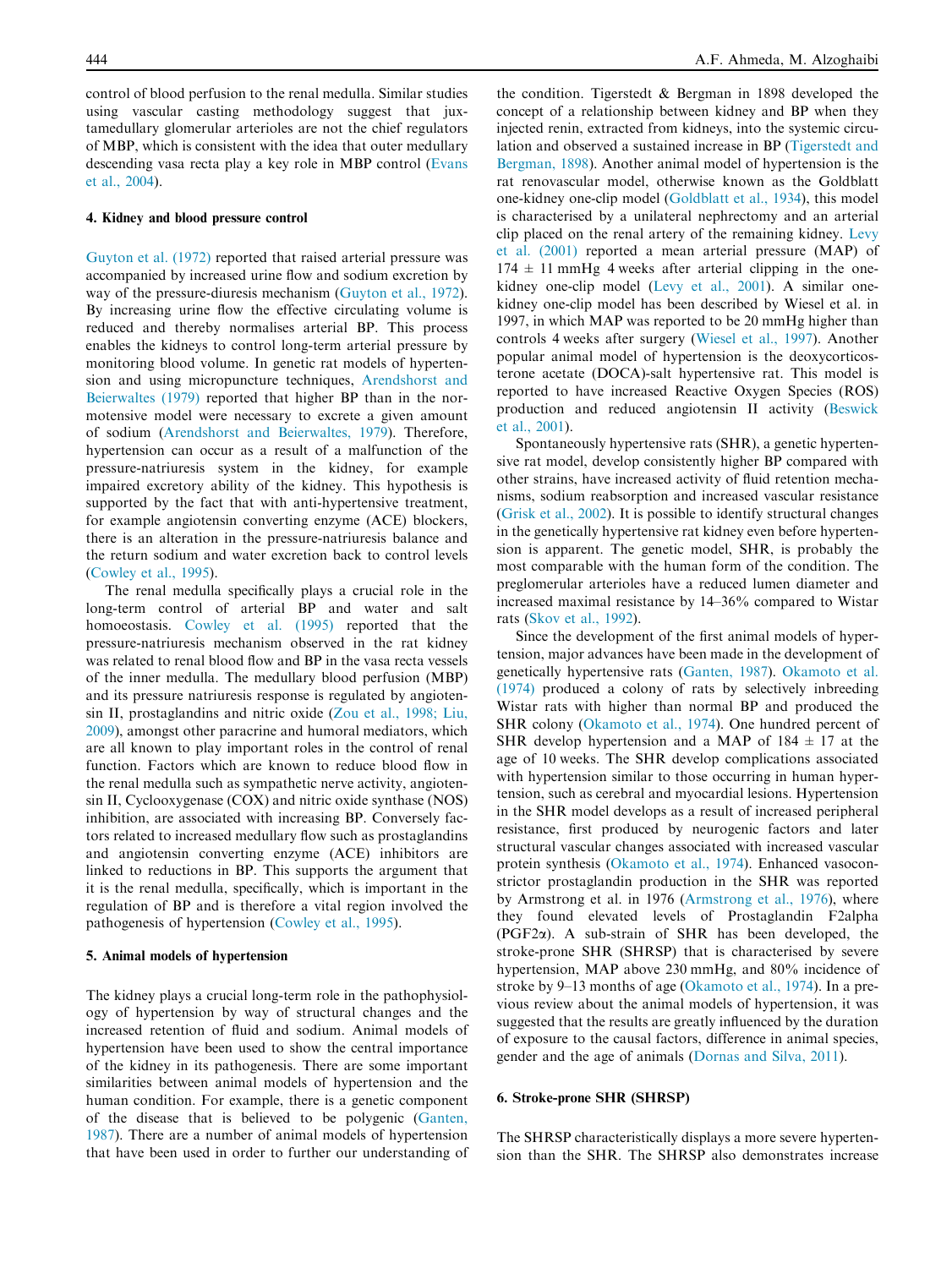vascular reactivity to vasoconstrictor substances such as angiotensin II and noradrenaline, in comparison to normotensive Wistar rats (Berecek et al., 1980). The SHRSP have a higher renovascular resistance than the Wistar, which is apparent from an early age but becomes more pronounced after prolonged hypertension. An increased salt diet causes accelerated development of hypertension in both the SHR and SHRSP, however BP measurements have shown that SHRSP are more salt-sensitive than SHR and that may cause greater renal damage in SHRSP (Griffin et al., 2001). Nagaoka et al. (1981) reported that the SHRSP had autoregulatory control of renal blood flow (RBF) and glomerular filtration rate (GFR), which was operative over a higher BP range than that in Wistar rats (Nagaoka et al., 1981). When perfusion pressure was reduced so was the sodium and water excretion of the SHRSP, therefore it appears that SHRSP requires higher than normal BP in order to efficiently excrete electrolytes and water. As well as the increased severity of hypertension in the SHRSP in comparison to the SHR, Churchill et al. (2002) showed that the SHRSP displayed other differences, namely increased intrinsic susceptibility to renal damage (Churchill et al., 2002). They proposed that there were genetic differences between SHR and SHRSP that accounted for the increased incidence of hypertensive lesions and malignant nephrosclerosis after only 4–6 weeks on a high-salt diet, the SHR showed little tubular damage under similar conditions. The salt-induced kidney damage was thought to be not only linked to the increase in BP but also due to the vasculotoxic effects of salt (Griffin et al., 2001). In summary, the SHRSP have a higher BP level, increased tendency for renal damage and nephrosclerosis and are more salt-sensitive than SHR.

#### 7. SHR and renal circulation

The SHR have characteristic differences in renal blood flow and renal function to the normotensive Wistar rat. These differences are due in part to structural changes namely, vascular remodelling caused by extracellular matrix deposition, hypertrophy and impaired vascular endothelium-dependent vasodilatation (Park et al., 2002). These factors cause a reduction in lumen diameter and increased peripheral resistance and therefore increased MAP. SHR display increased renal vascular resistance and increased reactivity to vasoactive substances such as noradrenaline and angiotensin II (Berecek et al., 1980). Stankevicius et al. (2002) showed that the arteries from hypertensive animals, contracted with noradrenaline, have decreased relaxation to acetylcholine (Stankevicius et al., 2002). This effect was proposed to be due to exposure of the arteries to the increased intraluminal pressure, because the extraluminal endothelium was found to be normal. The SHR have higher haematocrit levels and display increased platelet aggregation when exposed to thrombotic stimuli in comparison to normotensive Wistar rats (Lominadze et al., 1997).

Cowley et al. (1995) showed that in SHR compared to normotensive Wistar controls, renal MBP and sodium excretion were lower while cortical flow was similar (Cowley et al., 1995). These measurements were carried out using a laser Doppler flowmeter and indicated that MBP in SHR was reduced even before the appearance of hypertension. This apparent lower blood flow was accompanied by a raised vascular tone in the afferent arterioles of the juxtamedullary nephrons. With prolonged hypertension the cortex was also reported to become involved in the development of glomerular lesions and renal disease. In summary, the SHR have characteristic differences in renal blood flow and renal function to the normotensive Wistar rat. SHR display increased renal vascular resistance and increased reactivity to vasoactive substances. Also in SHR renal MBP is lower than that observed in normotensive control rats.

#### 8. SHR and the renin–angiotensin system (RAS)

After over a century of studies the RAS is now recognised as an endocrine, paracrine and intracrine system which plays important roles in aldosterone synthesis, blood pressure control and body fluid balance (Zhuo and Li, 2011; Achard et al., 2001).The renin angiotensin system is a network of hormonal cascades which regulates cardiovascular, adrenal and renal function predominantly through the use of the angiotensin hormones. This system has been the target for many drugs in order to combat hypertension and other cardiovascular related events (Nguyen Dinh Cat and Touyz, 2011).

RAS can be described as a dual function system which balances between the vasoconstrictor, proliferative actions of Ang II and the vasodilator, anti-proliferative function of Ang- $(1-7)$ (Pinheiro, 2012).

Components of the RAS have been implicated in contributing to the development of hypertension and increased expressions of some of the constituents of the system have been found in the SHR (Obata et al., 2000). With regard to the endothelial dysfunction observed in hypertension, angiotensin II-stimulated NADH/NADPH oxidase activity and subsequent superoxide anion production appears to mediate the development of hypertension. Indeed, in rats made hypertensive by infusions of angiotensin II, endothelium-dependent vascular relaxations are impaired. The vessels show an increased NADH/NADPH oxidase activity and produce increased amounts of superoxide anions (Rajagopalan et al., 1996).

Two types of Ang II receptors were pharmacologically described in 1993 and classified as the AT1 and AT2 receptors (Meister et al., 1993; Miyata et al., 1999). To date the AT1 receptor has been shown to mediate most of the physiological actions of Ang II (Sadoshima, 1998) and was localised to the outer medullary proximal tubules using in situ hybridisation in rat kidneys by (Meister et al., 1993). Zhuo et al., 1992 also reported high levels of AT1 receptor binding in glomerular mesangial cells and in renal interstitial cells located between the tubules and vasa recta bundles within in the inner stripe of the outer medulla of rats (Zhuo et al., 1992). Ang II directly constricts vascular smooth muscle cells and it is this vasoconstrictor effect that contributes to the regulation of renal function and BP (Rajagopalan et al., 1996). Ang II plays a very important role to increase the intra-glomerular pressure by constricting the efferent arterioles at the glomerulus.

Angiotensin II stimulates NADPH oxidase and therefore the production of oxygen radicals via AT1 receptors in the juxtaglomerular apparatus, diminishing NO signalling in the SHR by shortening its half-life (Schnackenberg, 2002). Inhibition of angiotensin II activity by way of AT1 receptor blockade, reduces ROS mediated NO inactivation (Vaziri et al., 2002). However, there is excessive vasoconstriction in the renal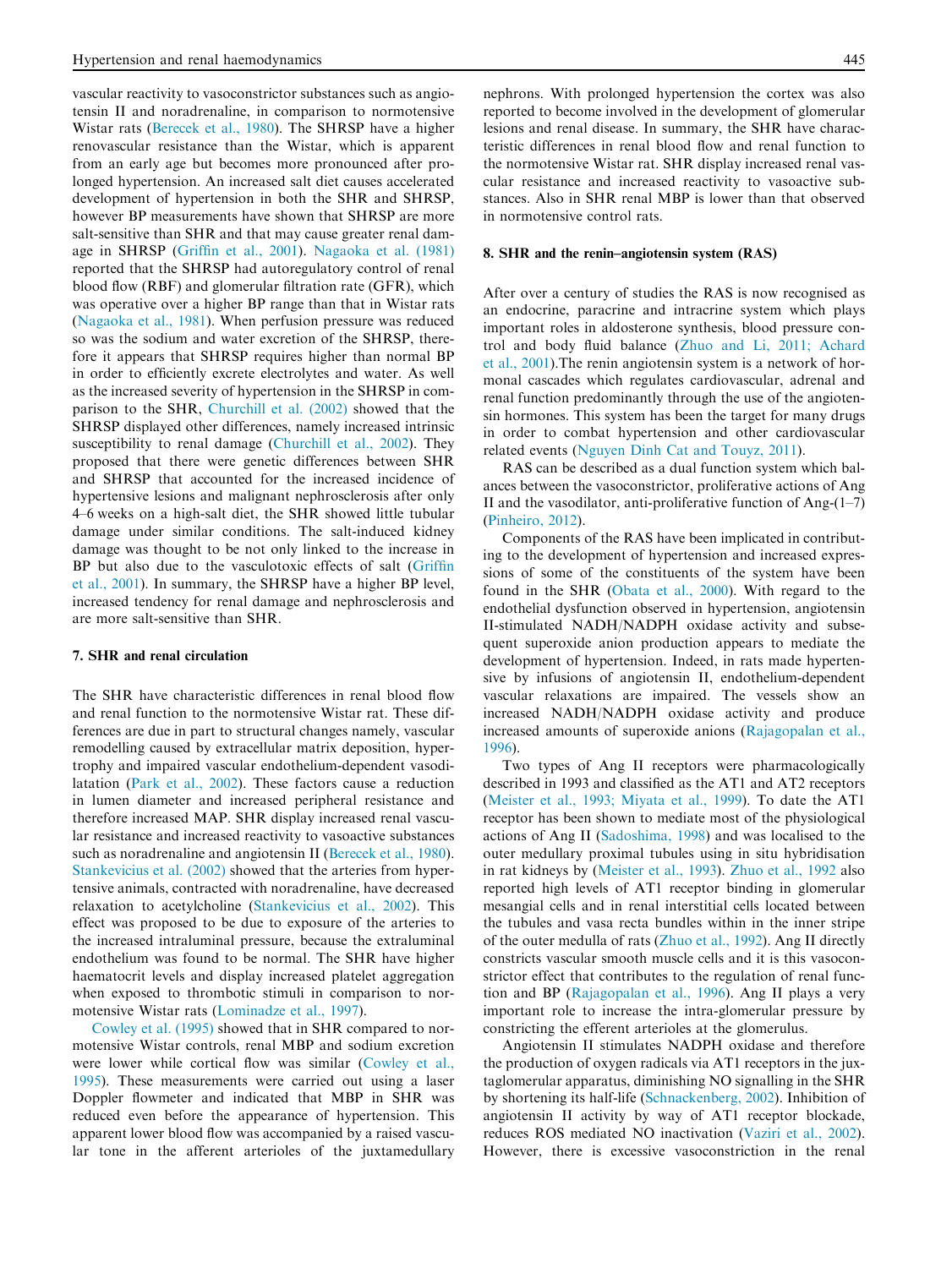vessels of the SHR that cannot be solely attributed to angiotensin II action on the AT1 receptors (Welch and Wilcox, 2001). ACE inhibitors are an effective therapy for hypertension as they lower BP and have further beneficial effects on both systemic vasculature and the kidney (Griffin et al., 2003). Harrap et al. (1990) showed that the treatment of young SHR with the ACE inhibitor perindopril resulted in a marked reduction in MAP. They reported that after the withdrawal of the treatment MAP increased but plateaued at a reduced level in comparison to normal SHR. They also proposed that permanent structural changes occurred within the kidney causing the reduction of MAP to persist even when ACE inhibitor was stopped (Harrap et al., 1990).

It was postulated by Brenner et al. (1988) that increased BP in the SHRSP was caused by a decreased filtration surface area in the glomerulus or a reduced number of nephrons causing sodium retention and the resulting rise in the BP (Brenner et al., 1988). Hypertension, therefore, could exacerbate the situation by causing further damage to the existing glomeruli. Iversen et al. (1998a,b) reported that increased glomerular capillary pressure in the SHR resulted in increased glomerulosclerosis (Iversen et al., 1998a). It is thought that ACE inhibitors stimulate glomerular growth and so may account for its permanent beneficial effect on hypertension. In contrast, Black et al. (2001) showed that ACE inhibitors had no effect on the glomerular number or size in the SHR which were lower than in the Wistar (Black et al., 2001). In summary, angiotensin II stimulates NADPH oxidase activity, produces increased amounts of oxygen radicals (superoxide) and diminishes NO signalling in the SHR. Treatment of SHR with ACE inhibitor decreases blood pressure, and so it can be concluded that the renin–angiotensin system plays an important role in maintaining the high BP levels in the SHR.

#### 9. SHR and autoregulation of blood flow

Iversen et al. (1998a,b) had previously shown that despite increased cortical perfusion pressure in the SHR, their ability to autoregulate the RBF and GFR was unaltered (Iversen et al., 1998b). The autoregulatory system adapts to the increased BP of the SHR, which develops with age, and the pressure limits around which the autoregulation mechanism works are reset to a higher level. If the MAP level of the SHR is reduced the autoregulatory mechanism compensates and resets to a lower pressure. This phenomenon of resetting could be as a result of interaction with the renal nerves or changes in plasma renin levels (Iversen et al., 1998b).

Tubuloglomerular feedback (TGF) is effective in both normotensive and hypertensive rat strains and there is little difference in feedback response kinetics between strains, indicating that TGF does not play a role in the pathogenesis of hypertension (Daniels and Arendshorst, 1990). Ren et al. (2002) suggested that intracellular superoxide in the macula densa enhanced TGF (Ren et al., 2002). This is due to superoxide scavenging NO, which effectively decreases its availability. Thus, superoxide may exert an enhanced influence on TGF under normal conditions. It may also act as an important factor under pathological conditions associated with high levels of superoxide and impaired endothelial function.

Renal prostaglandins are necessary for the normal functioning of the kidney, as indicated previously. There is evidence that there is increased prostaglandin synthesis in the kidney of the SHR, which becomes more severe with age (Schirner and Taube, 1993). Iversen et al. (1992) showed that prostaglandins are necessary for RBF autoregulation in the SHR and their effect was dependent on the renal nerves. In the same study, it was found that the inhibition of prostaglandin production by a cyclooxygenase inhibitor indomethacin attenuated RBF autoregulation in the SHR, provided that the kidney was innervated (Iversen et al., 1992). Renal tissue damage such as that caused by genetic hypertension in rats is generally not evenly distributed. There is evidence of glomerulosclerosis and tubular atrophy in the juxtamedullary cortex of the SHR at a time when there is much less in the superficial cortex (Roald et al., 2002).

#### 10. SHR and reactive oxygen species

Oxidative stress in the vasculature has been implicated in the development of increased BP of the SHR. It has been argued that increased ROS production in the kidney is important in renal dysfunction associated with hypertension. ROS can affect the vascular endothelium of the kidney by way of reducing NO availability, or by oxidising arachidonic acid resulting in the generation of vasoactive products. ROS are present in low concentrations in all cell types and their levels are strictly regulated by constitutive scavenging systems, for example, superoxide dismutase enzyme (SOD) (Makino et al., 2002). Increased levels of ROS in the kidney of SHR have been implicated in the pathogenesis of hypertension. Acute and long term studies indicate that increased production of ROS play a part in the development of increased renal vascular resistance and increased sensitivity of TGF and therefore increased MAP in the SHRSP model. It has been demonstrated that intravenous infusion of SOD can lower BP in hypertensive rats (Nakazono et al., 1991).

Studies in which SOD-like compounds, such as Tempol or Vitamin C, were administrated in vivo resulted in a reduction in BP and increased the diameter of renal blood vessels (Makino et al., 2002; de Richelieu et al., 2005). Makino et al. (2002) also demonstrated that in the normotensive Sprague–Dawley rats, acute intramedullary infusion of DETC, a SOD inhibitor, resulted in increased medullary superoxide anion concentrations, reduced renal blood flow and a sustained increase in BP. Intravenous infusion of DETC resulted in no change in BP, which suggested that the increased oxidative stress in the renal medulla was solely responsible for the observed increase in BP (Ahmeda and Johns, 2012). The role of superoxide anions in the progression of hypertension is further supported by work carried out by Park et al. (2002) in which Tempol, a SOD mimetic, was infused into the renal medulla of SHRSP, resulting in decreased levels of ROS and attenuation of the progression of hypertension (Park et al., 2002).

#### 11. SHR and nitric oxide

Impaired release of NO occurs in most animal and human models of hypertension, contributing to the increased peripheral resistance and most likely to the development of cardiovascular complications. Many in vitro studies have reported endothelial dysfunction in thoracic aortae of SHR (Konishi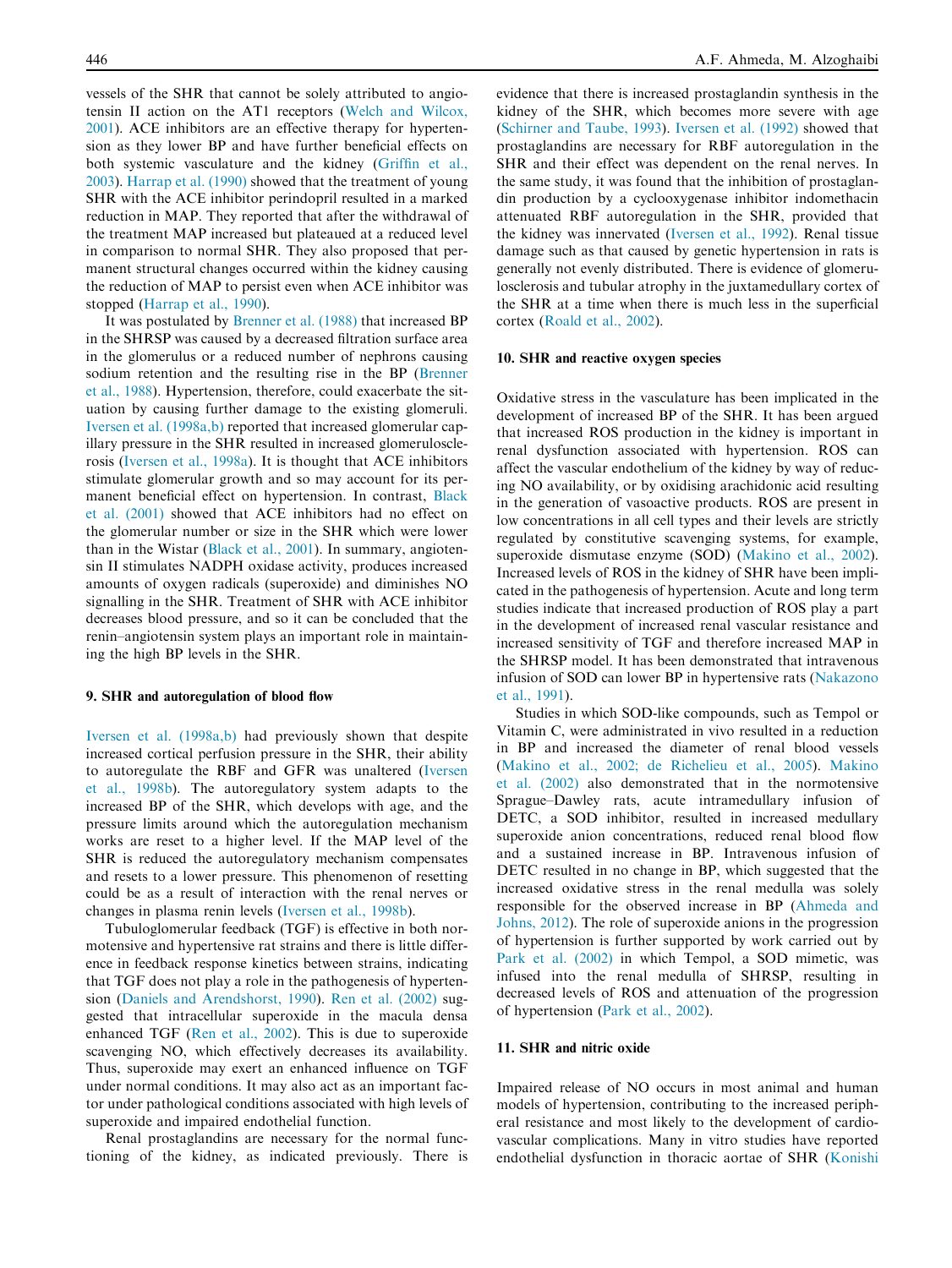and Su, 1983; Luscher and Vanhoutte, 1986; Carvalho et al., 1987; Shirasaki et al., 1988). Nitrite and Nitrate levels in the SHR however are increased due to enhanced expression of constitutive NOS, despite impaired endothelium-dependent relaxation in the kidney of SHRSP (Stankevicius et al., 2002). NO seems to play a smaller role in tubular and vascular regulation than in the Wistar rats, which may contribute to the SHR having an impaired pressure natriuretic response and increased vascular resistance.

There is a high concentration of constitutive NOS (endothelial NOS (eNOS) and neuronal NOS (nNOS)) present in the endothelium of the renal tubules of SHRSP that is perhaps due to a compensatory up regulation of expression. Increased ROS may cause an increase in NOS enzyme production, particularly inducible NOS (iNOS), in order to counteract the negative effects of ROS on renal haemodynamics (Vaziri et al., 2002).

Hypertension has often been linked to changes in blood vessel properties. There is increased whole blood viscosity due to increased plasma protein concentrations including fibrinogen in the SHR. There is also evidence that endothelial cell alteration and changes in platelet activity in hypertension are crucial in the development of thrombotic lesions. Lominadze et al. (1997) reported that the SHR displayed increased platelet activation in the presence of thrombotic stimuli and an increased haematocrit compared to Wistar rats, which contribute to the hypertensive state of the SHR (Lominadze et al., 1997). This was supported by data presented by Yamashita et al. (2002), who found that platelet activation of SHRSP was decreased in vitro but also showed thrombus formation was increased in vivo (Yamashita et al., 2002). NO generation by the vascular endothelium causes vasodilatation and prevents platelet aggregation in the rat. It was shown that the vascular endothelium of the SHRSP had impaired NO generation compared with the Wistar, which could have occurred as a result of vascular damage due to increases in BP and could account for its increased thrombus formation (Yamashita et al., 2002). Vaziri et al. (1998) have published data in which they reported that there is an increase in NO production and eNOS and iNOS protein concentration in the young SHR in comparison to the Wistar (Vaziri et al., 2002).

Ichihara et al. (2001) reported that despite normal NOS activity NO, actions in the renal vasculature of the SHR are impaired, and this phenomenon was contributed to by the presence of oxygen radicals (Ichihara et al., 2001). NOS activity in the renal vessels of SHR has been shown to be equal to that in normotensive Wistar rats and NO is produced by the endothelium of SHR and Wistar rats in equal amounts. However, the vascular relaxing action of NO was diminished. Superoxide ions scavenge NO to form peroxynitrate, which is a less potent vasodilator than NO and has a shorter half-life (Ichihara et al., 2001). It has been shown by Grunfeld et al. (1995) that the increased production of superoxide radicals in the SHR is responsible for scavenging endothelial NO and thereby causing increased vascular resistance and the characteristic increase in BP (Grunfeld et al., 1995). However in another study they found that in vitro superoxide scavengers or increased NOS substrate failed to restore NO release from endothelial cells of the SHR to levels similar to those of the Wistar endothelium (Stankevicius et al., 2002). The evidence suggested a link between the impaired renal activity of NO on the vascular endothelium and the characteristic hypertension of the SHR. In relation to <sup>L</sup>-arginine pathway whether that normal or enhanced in the SHR and SHRSP a recent study suggested that the renal medullary uptake of <sup>L</sup>-arginine is impaired in SHR which mechanistically explaining reduced NO production (Rajapakse et al., 2012).

Cowley et al. (1995) showed that in the SHR renal MBP was lower in comparison to Wistar rats, but cortical flows were the same. These authors used laser-Doppler flowmetry to measure renal blood flow, and they indicated that MBP in the SHR was reduced in comparison to the Wistar rat even before the appearance of hypertension. This apparent reduction in MBP was accompanied by increased vascular tone in the afferent arterioles of juxtaglomerular nephrons (Cowley et al., 1995). With prolonged hypertension the cortex can also become involved with the development of glomerular lesions and renal vascular degeneration.

Vascular differences between the SHRSP and the Wistar rat, such as increased vascular resistance, may be due to the alteration in reactive oxygen species and NO availability. It has been reported that in a rat model of hypertension (SHR), the concentration of superoxide anion is at a high level in the renal medulla compared to the normotensive rats. Indeed, Kerr et al., 1999 confirmed that NO production was greater in SHR compared with normotensive rats. In relation to the SHRSP, it could be argued that superoxide anion production overrides the enhanced NO generation and counteracts its action (Kerr et al., 1999).

In summary, it has been shown that the increased production of superoxide radicals in the SHR is responsible for scavenging endothelial NO and thereby causing increased vascular resistance and the characteristic increase in BP. The evidence suggests a link between the impaired renal activity of NO on the vascular endothelium and the characteristic hypertension of the SHR.

#### 12. Hypertension and NOS

Genetic manipulation to the gene that codes for eNOS in mice has been shown to lead to the development of hypertension (Huang et al., 1995). Therefore impaired NO mediated vasodilatation is believed to contribute to the hypertensive state. NO plays a major role in reducing the systemic vascular resistance. It is therefore considered that endothelial vasodilator dysfunction could precipitate hypertension. Indeed, an endothelial abnormality is associated with hypertension in animal models (Luscher et al., 1987). Depending on the experimental model, the reduction in endothelium-dependent relaxation is due to attenuation of endothelium mediated NO-dependent activity or it is due to the augmented elaboration of an endotheliumderived contracting factor (possibly a prostanoid). Whether endothelial dysfunction is primary in the initiation of hypertension or merely an epiphenomenon is not clear. Treatment of the elevated BP normalises endothelium-dependent relaxation suggesting that the endothelial abnormality is secondary in the hypertensive process (Cooke and Dzau, 1997a,b; Luscher et al., 1987; Shultz and Raij, 1989). Conversely, infusion of NOS antagonists produces a marked increase in BP in experimental animals (Ribeiro et al., 1992). These inhibitors have been considered non-specific, and the effect on BP could conceivably be due to an effect on nNOS. However, more definitive data for a primary role of NO in the regulation of BP was provided by Huang et al. in 1995 (Huang et al.,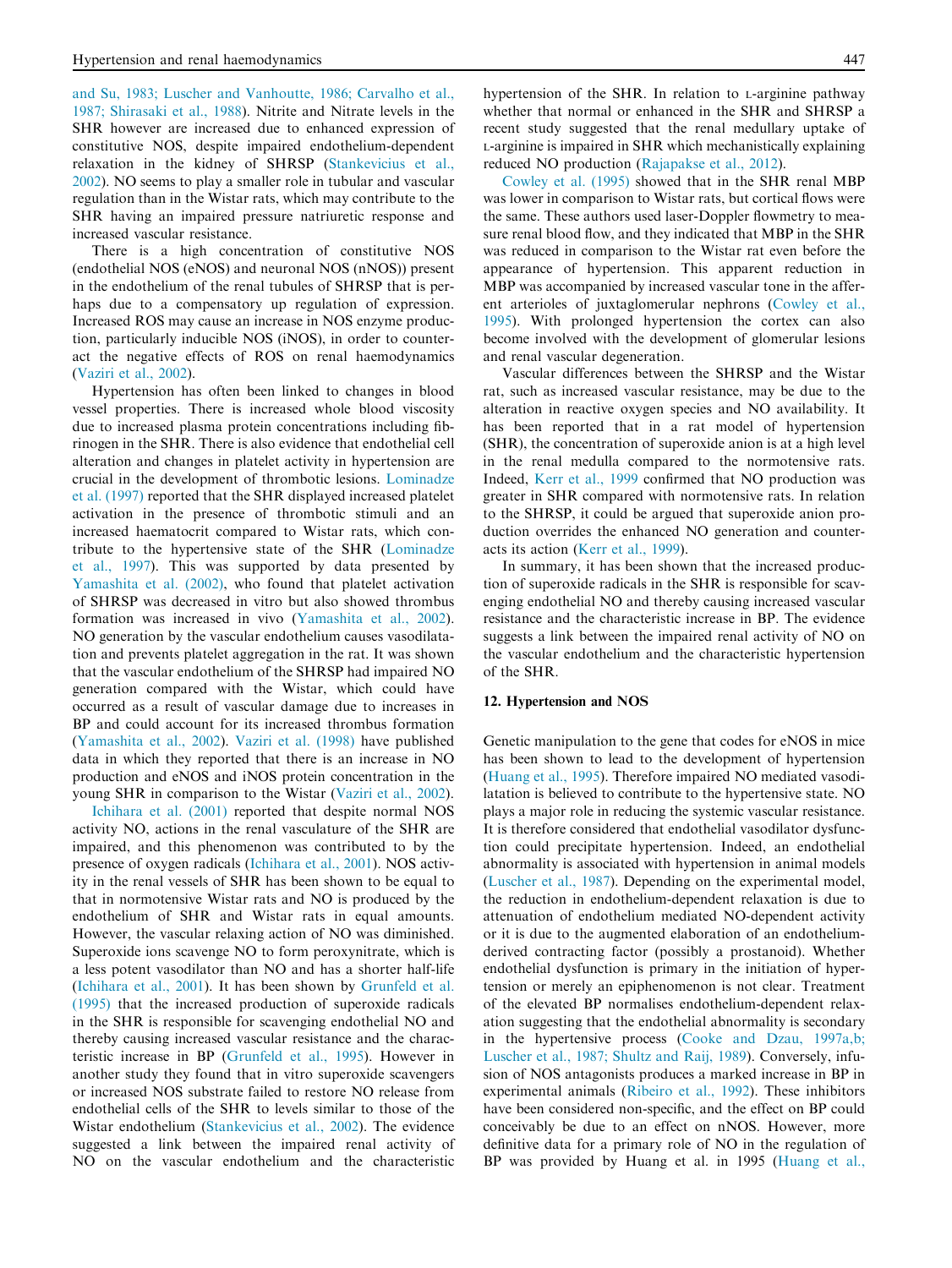1995). They found that inactivation of the mouse endothelial NOS gene by homologous recombination produced mice that were significantly hypertensive.

There is extensive evidence for endothelial vasodilator dysfunction in hypertensive humans (Linder et al., 1990; Panza et al., 1990). The most direct evidence has come from measurements of forearm blood flow by strain-gauge plethysmography in response to intra-arterial infusions of endotheliumdependent and independent vasodilators. In young patients with mild essential hypertension, endothelium-independent vasodilation is relatively undisturbed. In contrast, cholinergic vasodilation (presumably endothelium-dependent) is attenuated. Whether this is a primary or secondary phenomenon is not known. The impairment of endothelium-dependent vasodilation is likely multifactorial and may involve abnormalities of signal transduction, NO activity, or NO biosynthesis. There is preliminary evidence that, at least in some cases, the endothelial deficit may precede the appearance of essential hypertension (Panza et al., 1990). In young normotensive individuals with hypertensive parents cholinergic forearm vasodilation is impaired; in contrast, endothelium-independent vasodilation is normal (Cooke and Dzau, 1997b).

#### 13. SHR and endothelin-1 (ET-1)

Endothelins are a paracrine regulator, and are a family of 21 amino acid peptides produced by endothelial cells which act at vascular smooth muscle to produce vasoconstriction. Three pharmacologically distinct iso-peptides of endothelin arising from three different genes have been identified in mammalian species; in humans, endothelin-1 appears to be functionally the most important in both health and disease (Yanagisawa et al., 1988; Inoue et al., 1989).

Two main endothelin receptors have been identified in humans. The  $ET_A$  receptor is present on vascular smooth muscle cells, and stimulation of this receptor leads to a vasoconstrictor response. In contrast, activation of the endothelial  $ET_B$  receptor results in vasodilatation through NO release. The ET-1 stimulated the release of nitric oxide, which modulate the  $ET_A$  receptor-mediated contraction of the vascular smooth muscle. When ET-1 is administered intravenously, there is a transient hypotensive (vasodilator) response followed by a prolonged hypertensive (vasoconstrictor) response. The initial vasodilation is due to NO release, whereas the prolonged vasoconstrictor response is due to ET-1 acting on smooth muscle  $ET_A$  and  $ET_B$  receptors. NO also inhibits the formation of ET-1. Therefore, there are complex interactions between NO and ET-1 actions on blood vessels. A third Endothelin receptor has been identified in Xenopus laevis and shown to have a high affinity for endothelin-3; however, the human homologue of this receptor has yet to be identified (Schwerte et al., 2002).

Activation of the  $ET_A$  receptor by endothelin-1 stimulates the release of arachidonic acid via the activation of cytosolic phospholipase  $A_2$  (Trevisi et al., 2002). This may in turn result in the synthesis of other endothelium-dependent vasoactive factors such as  $PGI<sub>2</sub>$  and thromboxane A<sub>2</sub>. Additionally, endothelin-1 has been reported to promote COX-2 expression as well as prostaglandin synthesis in vitro. Thus, besides acting as a potent vasoconstrictor in its own right, endothelin-1 also may promote release of other endothelium-dependent contracting factors (Molnar and Hertelendy, 1995).

Activation of endothelin system is a characteristic for SHR and that the SHR have an endothelin-dependent component (Sharifi et al., 1998; Schiffrin, 1999).

Infusion of ET-1 into renal artery exerts an effect on renal microvasculature which leads to vasoconstriction. That effect confirmed to be through the  $ET_A$  and  $ET_B$  receptors which found in the renal blood vessels. Interestingly when  $ET_A$  receptor blocked, the vasoconstriction response remains the same due to the fact that the ET-1 exerts the vasoconstrictor action on ET<sub>B</sub> receptor (Gellai et al., 1994; Just et al., 2004; Matsuura et al., 1996; Wellings et al., 1994).

In previous studies that investigated the role of ET-1 in the SHR model and the overall results of those studies were not similar. The endothelin system does not seem to play a vital role in SHR. (Lariviere et al., 1993,1995; Schiffrin et al., 1995; Li and Schiffrin, 1995). However, some studies have confirmed that increased vasoconstrictor responses to ET-1 (Miyauchi et al., 1989; Cargnelli et al., 1990) and that the role of endothelin is exist in SHR.

Other reports supported the later findings and provided further evidence for the important role of Endothelin in regulating the renal function in SHR, after administration of ET-1 antagonist the renal function correspondingly improved (Kato et al., 1995; Bird et al., 1995).

In a different study where the effect of intrarenal administration of Endothelin receptors blockade, in both SHR and Wistar rats, was investigated and the result showed no changes on renal hemodynamic or excretory function in Wistar rats. However, Endothelin receptors blocker within the kidney improves renal hemodynamic and excretory function in the SHR (Kato et al., 1995).

#### 14. Conclusion

This review article provided a summary for the factors that influencing the renal hemodynamic in SHR and explored briefly the mechanisms by which those factors can affect the renal circulation.

In conclusion, it is apparent that the development of hypertension in SHR is a result of complex mechanisms which involve many factors and molecules that may act directly on the renal blood vessels or interacting with other autocrine and paracrine factors, whether locally or systematically, that resulted in a modification of the tone of the renal blood vessels hence affect the renal function and blood pressure.

Hopefully this review will provide the basis for the subsequent articles to explore the other factors that may contribute in the development of hypertension due to their local effect on renal circulation.

#### **Disclosures**

Conflict of interest statement: no conflict of interest, financial or otherwise, are declared by the authors.

#### Acknowledgments

The authors are thankful to the College of Medicine Research Centre (CMRC), Deanship of Scientific Research, King Saud University, Riyadh, Saudi Arabia for supporting the research.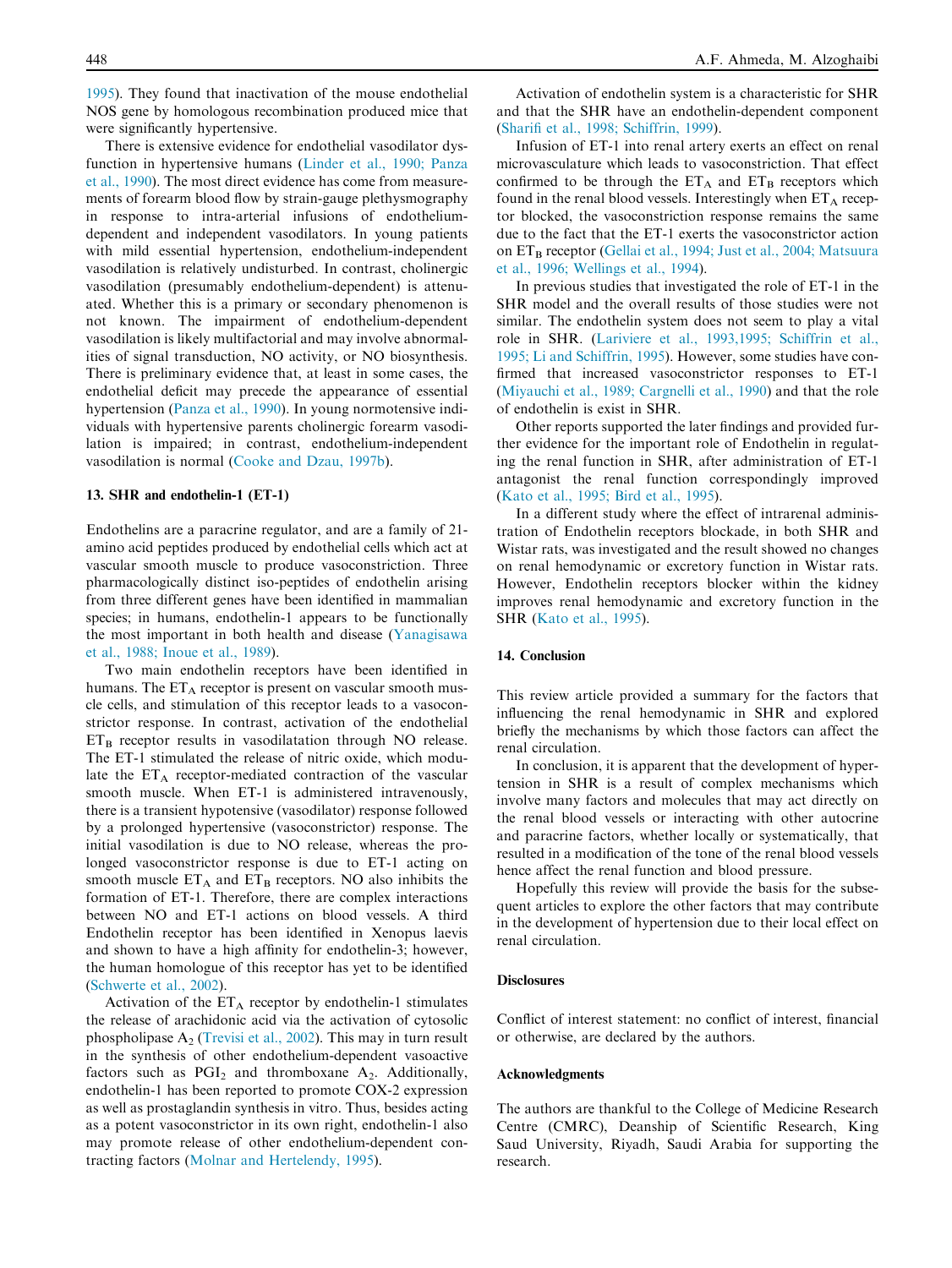#### References

- Achard, J.-M., Fournier, A., Mazouz, H., Caride, V.J., Penar, P.L., Fernandez, L.A., 2001. Protection against ischemia: a physiological function of the renin-angiotensin system. Biochem. Pharmacol. 62, 261–271.
- Ahmeda, A.F., Johns, E.J., 2012. The regulation of blood perfusion in the renal cortex and medulla by reactive oxygen species and nitric oxide in the anaesthetised rat. Acta Physiol. (Oxf.) 204, 443– 450.
- Arendshorst, W.J., Beierwaltes, W.H., 1979. Renal tubular reabsorption in spontaneously hypertensive rats. Am. J. Physiol. 237, F38– F47.
- Armstrong, J.M., Blackwell, G.J., Flower, R.J., McGiff, J.C., Mullane, K.M., Vane, J.R., 1976. Genetic hypertension in rats is accompanied by a defect in renal prostaglandin catabolism. Nature 260, 582–586.
- Badzynska, B., Grzelec-Mojzesowicz, M., Sadowski, J., 2003. Prostaglandins but not nitric oxide protect renal medullary perfusion in anaesthetised rats receiving angiotensin II. J. Physiol. 548, 875–880.
- Ballinger, A., Patchett, S., Kumar, P.J., 2007. Pocket Essentials of Clinical Medicine. Saunders/Elsevier.
- Berecek, K.H., Schwertschlag, U., Gross, F., 1980. Alterations in renal vascular resistance and reactivity in spontaneous hypertension of rats. Am. J. Physiol. 238, H287–H293.
- Beswick, R.A., Dorrance, A.M., Leite, R., Webb, R.C., 2001. NADH/ NADPH oxidase and enhanced superoxide production in the mineralocorticoid hypertensive rat. Hypertension 38, 1107–1111.
- Bird, J.E., Webb, M.L., Giancarli, M.R., Chao, C., Dorso, C.R., Asaad, M.M., 1995. A role for endothelin ETA receptors in regulation of renal function in spontaneously hypertensive rats. Eur. J. Pharmacol. 294, 183–189.
- Black, M.J., Briscoe, T.A., Dunstan, H.J., Bertram, J.F., Johnston, C.I., 2001. Effect of angiotensin-converting enzyme inhibition on renal filtration surface area in hypertensive rats. Kidney Int. 60, 1837–1843.
- Brenner, B.M., Garcia, D.L., Anderson, S., 1988. Glomeruli and blood pressure. Less of one, more the other? Am. J. Hypertens. 1, 335–347.
- Cargnelli, G., Rossi, G., Bova, S., Pessina, A.C., 1990. In vitro vascular reactivity to endothelin: a comparison between young and old normotensive and hypertensive rats. Clin. Exp. Hypertens. A 12, 1437–1451.
- Carvalho, M.H., Scivoletto, R., Fortes, Z.B., Nigro, D., Cordellini, S., 1987. Reactivity of aorta and mesenteric microvessels to drugs in spontaneously hypertensive rats: role of the endothelium. J. Hypertens. 5, 377–382.
- Churchill, P.C., Churchill, M.C., Griffin, K.A., Picken, M., Webb, R.C., Kurtz, T.W., Bidani, A.K., 2002. Increased genetic susceptibility to renal damage in the stroke-prone spontaneously hypertensive rat. Kidney Int. 61, 1794–1800.
- Cooke, J.P., Dzau, V.J., 1997a. Derangements of the nitric oxide synthase pathway, <sup>L</sup>-arginine, and cardiovascular diseases. Circulation 96, 379–382.
- Cooke, J.P., Dzau, V.J., 1997b. Nitric oxide synthase: role in the genesis of vascular disease. Annu. Rev. Med. 48, 489–509.
- Cowley Jr., A.W., 1997. Role of the renal medulla in volume and arterial pressure regulation. Am. J. Physiol. 273, R1–R15.
- Cowley Jr., A.W., Mattson, D.L., Lu, S., Roman, R.J., 1995. The renal medulla and hypertension. Hypertension 25, 663–673.
- Daniels, F.H., Arendshorst, W.J., 1990. Tubuloglomerular feedback kinetics in spontaneously hypertensive and Wistar-Kyoto rats. Am. J. Physiol. 259, F529–F534.
- de Richelieu, L.T., Sorensen, C.M., Holstein-Rathlou, N.H., Salomonsson, M., 2005. NO-independent mechanism mediates Tempol-induced renal vasodilation in SHR. Am. J. Physiol. Renal Physiol. 289, F1227–F1234.
- Denton, K.M., Kett, M.M., Dodic, M., 2006. Programming hypertension–animal models. In: Early Life Origins of Health and Disease. Springer.
- Dornas, W.C., Silva, M.E., 2011. Animal models for the study of arterial hypertension. J. Biosci. 36, 731–737.
- Evans, R.G., Eppel, G.A., Anderson, W.P., Denton, K.M., 2004. Mechanisms underlying the differential control of blood flow in the renal medulla and cortex. J. Hypertens. 22, 1439–1451.
- Ganten, D., 1987. Role of animal models in hypertension research. Hypertension 9, 1–2.
- Gellai, M., Dewolf, R., Pullen, M., Nambi, P., 1994. Distribution and functional role of renal ET receptor subtypes in normotensive and hypertensive rats. Kidney Int. 46, 1287–1294.
- Goldblatt, H., Lynch, J., Hanzal, R.F., Summerville, W.W., 1934. Studies on experimental hypertension I. The production of persistent elevation of systolic blood pressure by means of renal ischemia. J. Exp. Med. 59, 347–379.
- Griffin, K.A., Churchill, P.C., Picken, M., Webb, R.C., Kurtz, T.W., Bidani, A.K., 2001. Differential salt-sensitivity in the pathogenesis of renal damage in SHR and stroke prone SHR. Am. J. Hypertens. 14, 311–320.
- Griffin, K.A., Abu-Amarah, I., Picken, M., Bidani, A.K., 2003. Renoprotection by ACE inhibition or aldosterone blockade is blood pressure-dependent. Hypertension 41, 201–206.
- Grisk, O., Kloting, I., Exner, J., Spiess, S., Schmidt, R., Junghans, D., Lorenz, G., Rettig, R., 2002. Long-term arterial pressure in spontaneously hypertensive rats is set by the kidney. J. Hypertens. 20, 131–138.
- Grunfeld, S., Hamilton, C.A., Mesaros, S., McClain, S.W., Dominiczak, A.F., Bohr, D.F., Malinski, T., 1995. Role of superoxide in the depressed nitric oxide production by the endothelium of genetically hypertensive rats. Hypertension 26, 854–857.
- Guyton, A.C., Coleman, T.G., Cowley Jr., A.W., Liard, J.F., Liard, J.F., MANNING Jr., R.D., 1972. Systems analysis of arterial pressure regulation and hypertension. Ann. Biomed. Eng. 1, 254– 281.
- Harrap, S.B., van der Merwe, W.M., Griffin, S.A., Macpherson, F., Lever, A.F., 1990. Brief angiotensin converting enzyme inhibitor treatment in young spontaneously hypertensive rats reduces blood pressure long-term. Hypertension 16, 603–614.
- Heyman, S.N., Rosen, S., Brezis, M., 1997. The renal medulla: life at the edge of anoxia. Blood Purif. 15, 232–242.
- Huang, P.L., Huang, Z., Mashimo, H., Bloch, K.D., Moskowitz, M.A., Bevan, J.A., Fishman, M.C., 1995. Hypertension in mice lacking the gene for endothelial nitric oxide synthase. Nature 377, 239–242.
- Ichihara, A., Hayashi, M., Hirota, N., Saruta, T., 2001. Superoxide inhibits neuronal nitric oxide synthase influences on afferent arterioles in spontaneously hypertensive rats. Hypertension 37, 630–634.
- Inoue, A., Yanagisawa, M., Kimura, S., Kasuya, Y., Miyauchi, T., Goto, K., Masaki, T., 1989. The human endothelin family: three structurally and pharmacologically distinct isopeptides predicted by three separate genes. Proc. Natl. Acad. Sci. U.S.A. 86, 2863– 2867.
- Iversen, B.M., Kvam, F.I., Morkrid, L., Sekse, I., Ofstad, J., 1992. Effect of cyclooxygenase inhibition on renal blood flow autoregulation in SHR. Am. J. Physiol. 263, F534–F539.
- Iversen, B.M., Amann, K., Kvam, F.I., Wang, X., Ofstad, J., 1998a. Increased glomerular capillary pressure and size mediate glomerulosclerosis in SHR juxtamedullary cortex. Am. J. Physiol. 274, F365–F373.
- Iversen, B.M., Kvam, F.I., Matre, K., Ofstad, J., 1998b. Resetting of renal blood autoregulation during acute blood pressure reduction in hypertensive rats. Am. J. Physiol. 275, R343–R349.
- Johns, E.J., Ahmeda, A.F., 2014. Renal circulation. In: Reference Module in Biomedical Sciences. Elsevier, p. Elsevier.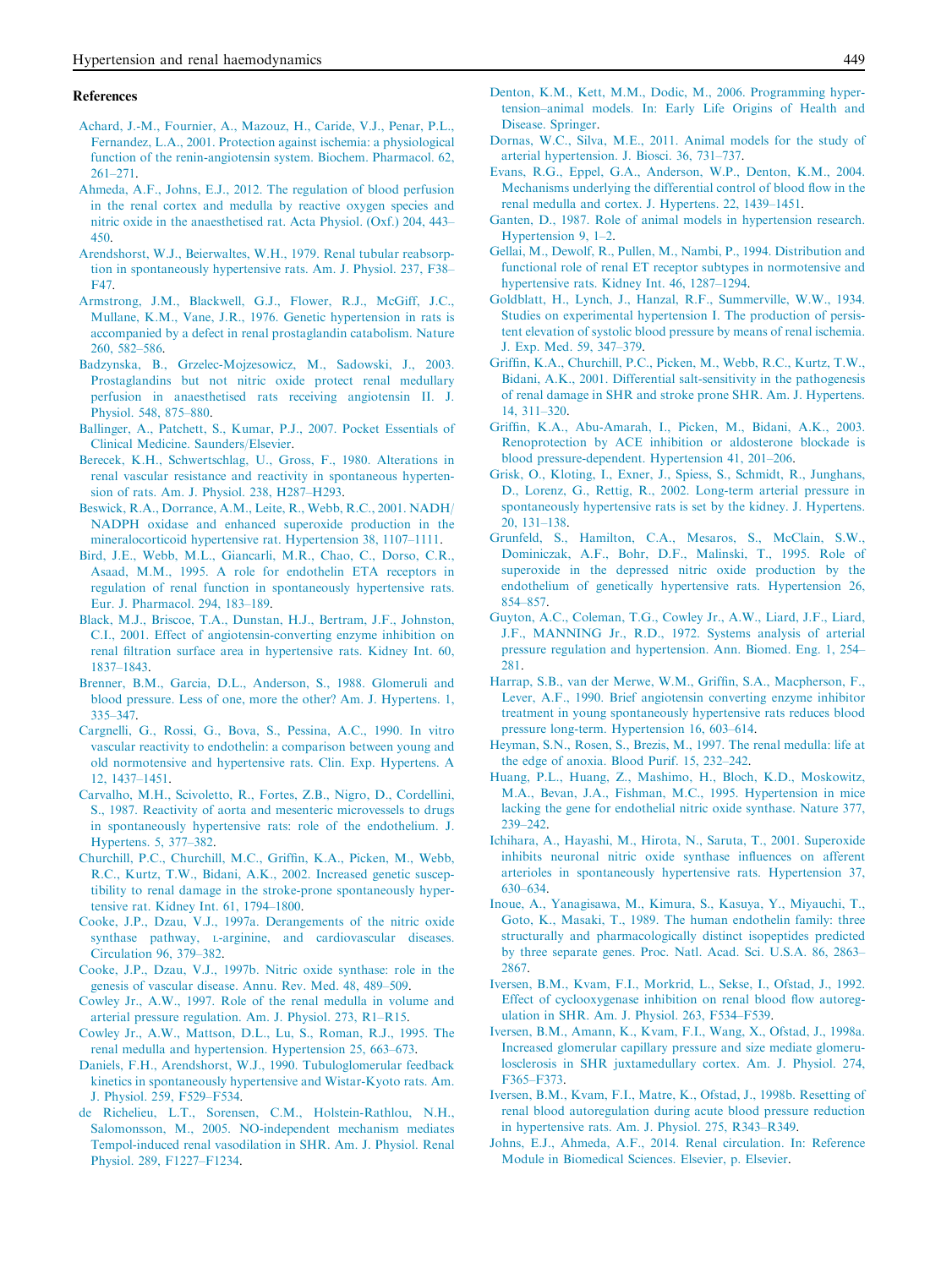- Just, A., Olson, A.J., Arendshorst, W.J., 2004. Dual constrictor and dilator actions of ET(B) receptors in the rat renal microcirculation: interactions with ET(A) receptors. Am. J. Physiol. Renal Physiol. 286, F660–F668.
- Kato, T., Kassab, S., Wilkins Jr., F.C., Kirchner, K.A., Keiser, J., GRANGER, J.P., 1995. Endothelin antagonists improve renal function in spontaneously hypertensive rats. Hypertension 25, 883– 887.
- Kerr, S., Brosnan, M.J., McIntyre, M., Reid, J.L., Dominiczak, A.F., Hamilton, C.A., 1999. Superoxide anion production is increased in a model of genetic hypertension: role of the endothelium. Hypertension 33, 1353–1358.
- Konishi, M., Su, C., 1983. Role of endothelium in dilator responses of spontaneously hypertensive rat arteries. Hypertension 5, 881– 886.
- Lariviere, R., Thibault, G., Schiffrin, E.L., 1993. Increased endothelin-1 content in blood vessels of deoxycorticosterone acetate-salt hypertensive but not in spontaneously hypertensive rats. Hypertension 21, 294–300.
- Lariviere, R., Sventek, P., Schiffrin, E.L., 1995. Expression of endothelin-1 gene in blood vessels of adult spontaneously hypertensive rats. Life Sci. 56, 1889–1896.
- Levy, B.I., Duriez, M., Samuel, J.L., 2001. Coronary microvasculature alteration in hypertensive rats. Effect of treatment with a diuretic and an ACE inhibitor. Am. J. Hypertens. 14, 7–13.
- Li, J.S., Schiffrin, E.L., 1995. Effect of chronic treatment of adult spontaneously hypertensive rats with an endothelin receptor antagonist. Hypertension 25, 495–500.
- Linder, L., Kiowski, W., Buhler, F.R., Luscher, T.F., 1990. Indirect evidence for release of endothelium-derived relaxing factor in human forearm circulation in vivo. Blunted response in essential hypertension. Circulation 81, 1762–1767.
- Liu, K.L., 2009. Regulation of renal medullary circulation by the renin-angiotensin system in genetically hypertensive rats. Clin. Exp. Pharmacol. Physiol. 36, 455–461.
- Lominadze, D., Joshua, I.G., Schuschke, D.A., 1997. In vivo platelet thrombus formation in microvessels of spontaneously hypertensive rats. Am. J. Hypertens. 10, 1140–1146.
- Luscher, T.F., Vanhoutte, P.M., 1986. Endothelium-dependent contractions to acetylcholine in the aorta of the spontaneously hypertensive rat. Hypertension 8, 344–348.
- Luscher, T.F., Vanhoutte, P.M., Raij, L., 1987. Antihypertensive treatment normalizes decreased endothelium-dependent relaxations in rats with salt-induced hypertension. Hypertension 9, III193-7.
- Makino, A., Skelton, M.M., Zou, A.P., Roman, R.J., Cowley Jr., A.W., 2002. Increased renal medullary oxidative stress produces hypertension. Hypertension 39, 667–672.
- Matsuura, T., Yukimura, T., Kim, S., Miura, K., Iwao, H., 1996. Selective blockade of endothelin receptor subtypes on systemic and renal vascular responses to endothelin-1 and IRL1620, a selective endothelin ETB-receptor agonist, in anesthetized rats. Jpn. J. Pharmacol. 71, 213–222.
- Mattson, D.L., 2003. Importance of the renal medullary circulation in the control of sodium excretion and blood pressure. Am. J. Physiol. Regul. Integr. Comp. Physiol. 284, R13–R27.
- Meister, B., Lippoldt, A., Bunnemann, B., Inagami, T., Ganten, D., Fuxe, K., 1993. Cellular expression of angiotensin type-1 receptor mRNA in the kidney. Kidney Int. 44, 331–336.
- Miyata, N., Park, F., Li, X.F., Cowley Jr., A.W., 1999. Distribution of angiotensin AT1 and AT2 receptor subtypes in the rat kidney. Am. J. Physiol. 277, F437–F446.
- Miyauchi, T., Ishikawa, T., Tomobe, Y., Yanagisawa, M., Kimura, S., Sugishita, Y., Ito, I., Goto, K., Masaki, T., 1989. Characteristics of pressor response to endothelin in spontaneously hypertensive and Wistar-Kyoto rats. Hypertension 14, 427–434.
- Molnar, M., Hertelendy, F., 1995. Signal transduction in rat myometrial cells: comparison of the actions of endothelin-1,

oxytocin and prostaglandin F2 alpha. Eur. J. Endocrinol. 133, 467–474.

- Nagaoka, A., Kakihana, M., Suno, M., Hamajo, K., 1981. Renal hemodynamics and sodium excretion in stroke-prone spontaneously hypertensive rats. Am. J. Physiol. 241, F244–F249.
- Nakazono, K., Watanabe, N., Matsuno, K., Sasaki, J., Sato, T., Inoue, M., 1991. Does superoxide underlie the pathogenesis of hypertension? Proc. Natl. Acad. Sci. U.S.A. 88, 10045–10048.
- Navar, L.G., Arendshorst, W.J., Pallone, T.L., Inscho, E.W., Imig, J.D., Bell, P.D., 2008. The renal microcirculation. In: Ley, R F.T.N.D. (Ed.), Microcirculation, second ed. Academic Press, San Diego (Chapter 13).
- Nguyen Dinh Cat, A., Touyz, R.M., 2011. A new look at the renin– angiotensin system––focusing on the vascular system. Peptides 32, 2141–2150.
- Obata, J., Nakamura, T., Takano, H., Naito, A., Kimura, H., Yoshida, Y., Shimizu, F., Guo, D.F., Inagami, T., 2000. Increased gene expression of components of the renin-angiotensin system in glomeruli of genetically hypertensive rats. J. Hypertens. 18, 1247– 1255.
- Okamoto, K., Yamori, Y., Nagaoka, A., 1974. Establishment of the stroke-prone spontaneously hypertensive rat (SHR). Circ. Res. 34, 143–153.
- Pallone, T.L., 1994. Extravascular protein in the renal medulla: analysis by two methods. Am. J. Physiol. 266, R1429–R1436.
- Pallone, T.L., Edwards, A., Mattson, D.L., 2012. Renal medullary circulation. Compr. Physiol. 2, 97–140.
- Panza, J.A., Quyyumi, A.A., Brush Jr., J.E., Epstein, S.E., 1990. Abnormal endothelium-dependent vascular relaxation in patients with essential hypertension. N. Engl. J. Med. 323, 22–27.
- Park, F., Mattson, D.L., Roberts, L.A., Cowley Jr., A.W., 1997. Evidence for the presence of smooth muscle alpha-actin within pericytes of the renal medulla. Am. J. Physiol. 273, R1742–R1748.
- Park, J.B., Touyz, R.M., Chen, X., Schiffrin, E.L., 2002. Chronic treatment with a superoxide dismutase mimetic prevents vascular remodeling and progression of hypertension in salt-loaded strokeprone spontaneously hypertensive rats. Am. J. Hypertens. 15, 78–84.
- Persson, P.B., 2002. Renal blood flow autoregulation in blood pressure control. Curr. Opin. Nephrol. Hypertens. 11, 67–72.
- Pinheiro, S.V.B., 2012. Angiotensin converting enzyme 2, angiotensin-(1–7), and receptor mas axis in the kidney. Int. J. Hypertens. 2012.
- Rajagopalan, S., Kurz, S., Munzel, T., Tarpey, M., Freeman, B.A., Griendling, K.K., Harrison, D.G., 1996. Angiotensin II-mediated hypertension in the rat increases vascular superoxide production via membrane NADH/NADPH oxidase activation. Contribution to alterations of vasomotor tone. J. Clin. Invest. 97, 1916–1923.
- Rajapakse, N.W., Kuruppu, S., Hanchapola, I., Venardos, K., Mattson, D.L., Smith, A.I., Kaye, D.M., Evans, R.G., 2012. Evidence that renal arginine transport is impaired in spontaneously hypertensive rats. Am. J. Physiol. Renal Physiol. 302, F1554– F1562.
- Ren, Y., Carretero, O.A., Garvin, J.L., 2002. Mechanism by which superoxide potentiates tubuloglomerular feedback. Hypertension 39, 624–628.
- Rettig, R., Folberth, C., Stauss, H., Kopf, D., Waldherr, R., Unger, T., 1990. Role of the kidney in primary hypertension: a renal transplantation study in rats. Am. J. Physiol. 258, F606–F611.
- Ribeiro, M.O., Antunes, E., de Nucci, G., Lovisolo, S.M., Zatz, R., 1992. Chronic inhibition of nitric oxide synthesis. A new model of arterial hypertension. Hypertension 20, 298–303.
- Roald, A.B., Ofstad, J., Iversen, B.M., 2002. Attenuated buffering of renal perfusion pressure variation in juxtamedullary cortex in SHR. Am. J. Physiol. Renal Physiol. 282, F506–F511.
- Sadoshima, J., 1998. Versatility of the angiotensin II type 1 receptor. Circ. Res. 82, 1352–1355.
- Schiffrin, E.L., 1999. State-of-the-Art lecture. Role of endothelin-1 in hypertension. Hypertension 34, 876–881.